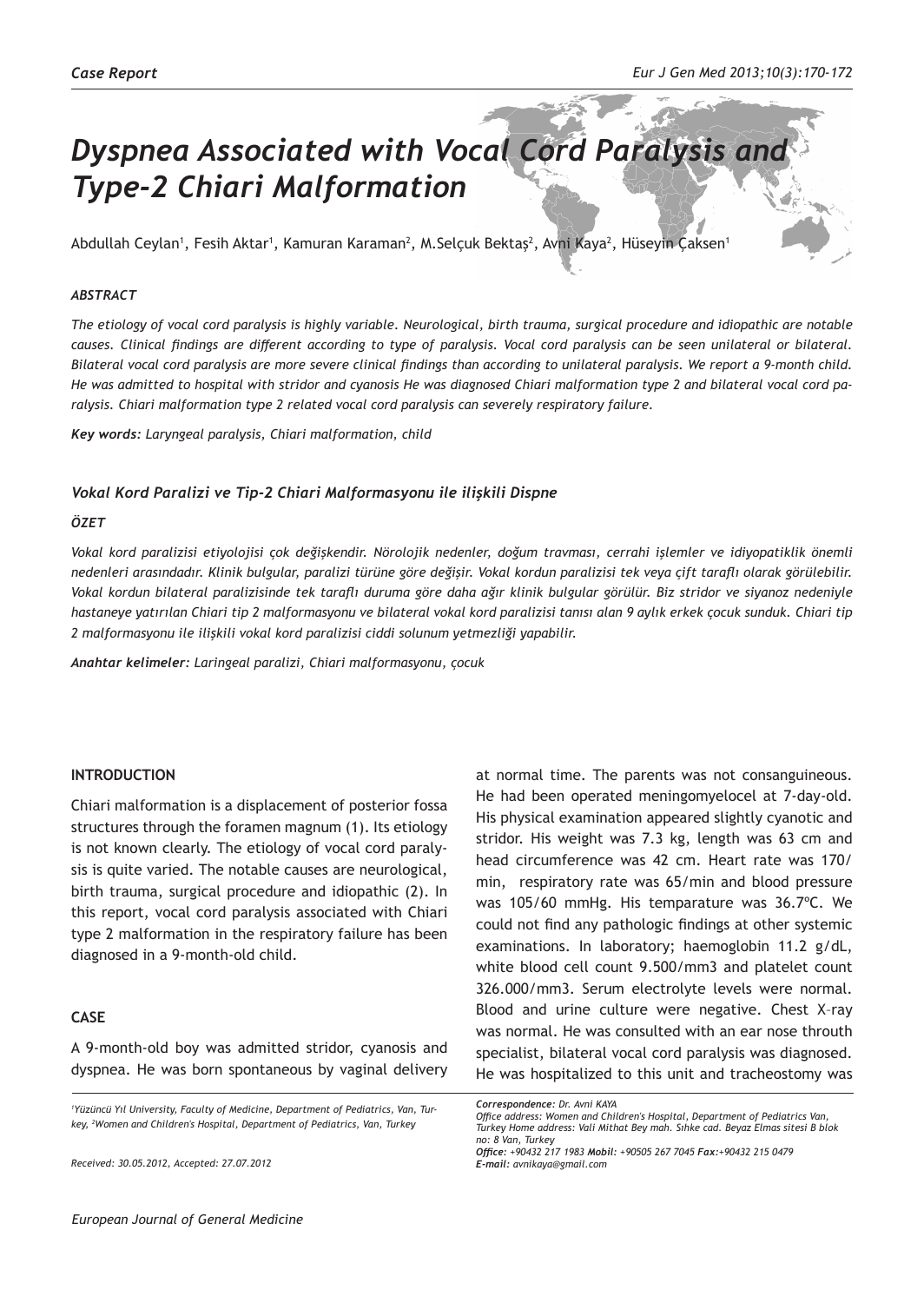

*Figure 1. Tracheostomy was performed in pediatric emergency center*

performed quickly (Figure 1). He progressed respiratory failure during the postoperative period. Mechanical ventilation was carried out. Vancomycine (40 mg/kg/ day divided 4 dosas) and cephotaxim (200 mg/kg/day divided 3 dosas) was started. He was consulted with neurosurgery department. Brain magnetic resonance imaging (MRI) showed hydrocephaly (Figure 2). Both the third and the lateral ventricle were dilated. The posterior fossa was smaller than normal volume. The cerebellum was located lower and wrapped the brainstem. The corpus callosum was thinner than normal size. Ventriculoperitoneal shunt was placed by neurosurgery department (Figure 2). Patient was accepted vocal cord



Figure 2. Brain MRI with hydrocephaly and ventriculo-<br>
unilateral however in our case there was bilateral vocal *peritoneal shunt placement*

paralysis associated with Chiari type 2 malformation in the respiratory failure. He remained 28 days in the pediatric care unit. Insufficient of oxygen was performed regularly in time. The patient discharged with home oxygen treatment by using oxygen device.

## **DISCUSSION**

Chiari malformation is classified according to the severity of displacement and accompanying cranial nerve and cervical pathologies. In type 1 malformation cerebellar tonsiller herniation is the main finding and occurs in adults. In type 2 malformation, there is caudal displacement of medulla and 4. ventricule in addition to this finding. Distorsion and elongation is common. In type 3, cerebellum and brainstem is extended into the meningoencephalocel. In type 4 Chiari malformation, cerebellum and brainstem are hypoplasic (2).

The diagnosis of Chiari malformation is based on neuroimaging. MRI investigation before operation is recommended in order to obtain exact anatomical information. It is treated by surgically. The diagnosis of laryngeal paralysis may be made with, direct laryngoscopy, laryngeal ultrasound, and also with flexible fibronasopharyngolaryngoscopy (FNL). Direct laryngoscopy allows good visualization but we should be careful when positioning the laryngoscope so that it does not cause immobilization of the vocal cord. FNL has the advantage of using only topical anesthesia. Hoarseness is a main complaint, affecting patient satisfaction and postoperative activities (3). Our patient was consulted with an ear nose throuth specialist, bilateral vocal cord paralysis was diagnosed.

Clinical findings are different according to type of paralysis. Bilateral paralysis of the vocal cord there are higher sever clinical findings than unilateral one. Vocal cord paralysis can be seen as unilateral or bilateral. The use of FNL was suggested because of allowing early diagnosis of vocal cord paralysis and definition of intervention as early as possible (4). Considering bilateral vocal cord paralysis, the main causes are neurological. Among them, hydrocephaly, Chiari malformation and meningomyelocel is the most common. Rosin et al. (5) reported that the clinical findings of bilateral paralysis are: stridor 76%, cyanosis 48%, difficulty in feeding 48% and apnea 41%. Vocal cord paralysis frequently seen